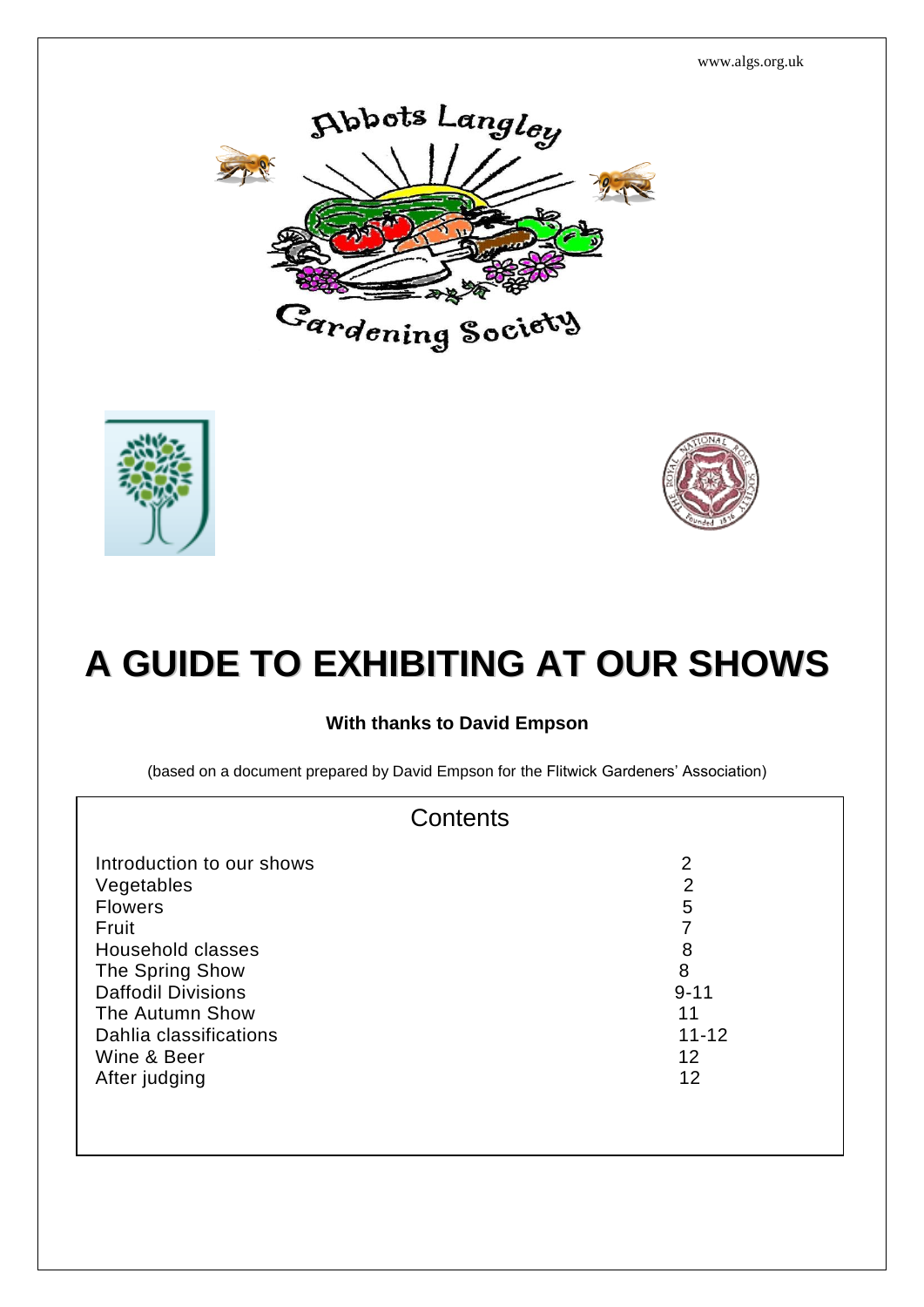# **The Show Schedule and How to Enter**

The Show Schedule tells you everything you need to know about the classes being judged at the show.

You are asked to make your entries in advance. The Schedule tells you how to do this using the form. This allows the Committee to allocate sufficient space for each entry. Before entering any of the shows be sure to read the rules and class details! This may sound rather obvious but you would be surprised how often people make simple mistakes.

#### **What to expect when you arrive**

Look at the schedule for the show and ensure that you arrive with plenty of time to spare before the judging begins.

We must begin judging on time, so that the judge can finish before the doors open to the public - so if you are still placing exhibits on the show bench at judging time you will be rushed or perhaps even asked to leave.

At each of our shows, on arrival you need to check in at the desk and you will be handed your entry cards.

Areas are available for entrants to prepare their entries. It is important that you do your preparation here and not on the show benches in order to avoid accidentally disturbing someone else's carefully arranged entry. Show Stewards will be on hand to guide or assist you if you need them, but they cannot stage your exhibit for you.

We provide bikini vases, and paper plates for your use in displaying your entries. Once you have prepared each item, take it carefully to the show bench, find the correct place for the class number and arrange it, placing the appropriate entry card beside it  $-$  folded over so that your name is hidden.

Please be careful not to move or to disturb other people's exhibits. If you find that you do not have enough room to stage your exhibit, you must ask a Steward to make sufficient space for you.

# **Vegetables**

# **General tips**

Pay particular attention to the number and size of specimens required, the amount of foliage or stem you are asked to leave (if any). You need to carefully read both the full show rules and the instruction for the specific class you are entering since relevant instructions could appear in either place.

Probably the most important tip of all for any show entry requiring more than one specimen is to try for **'uniformity'**. Submit specimens that are of the same variety and very similar in shape and size.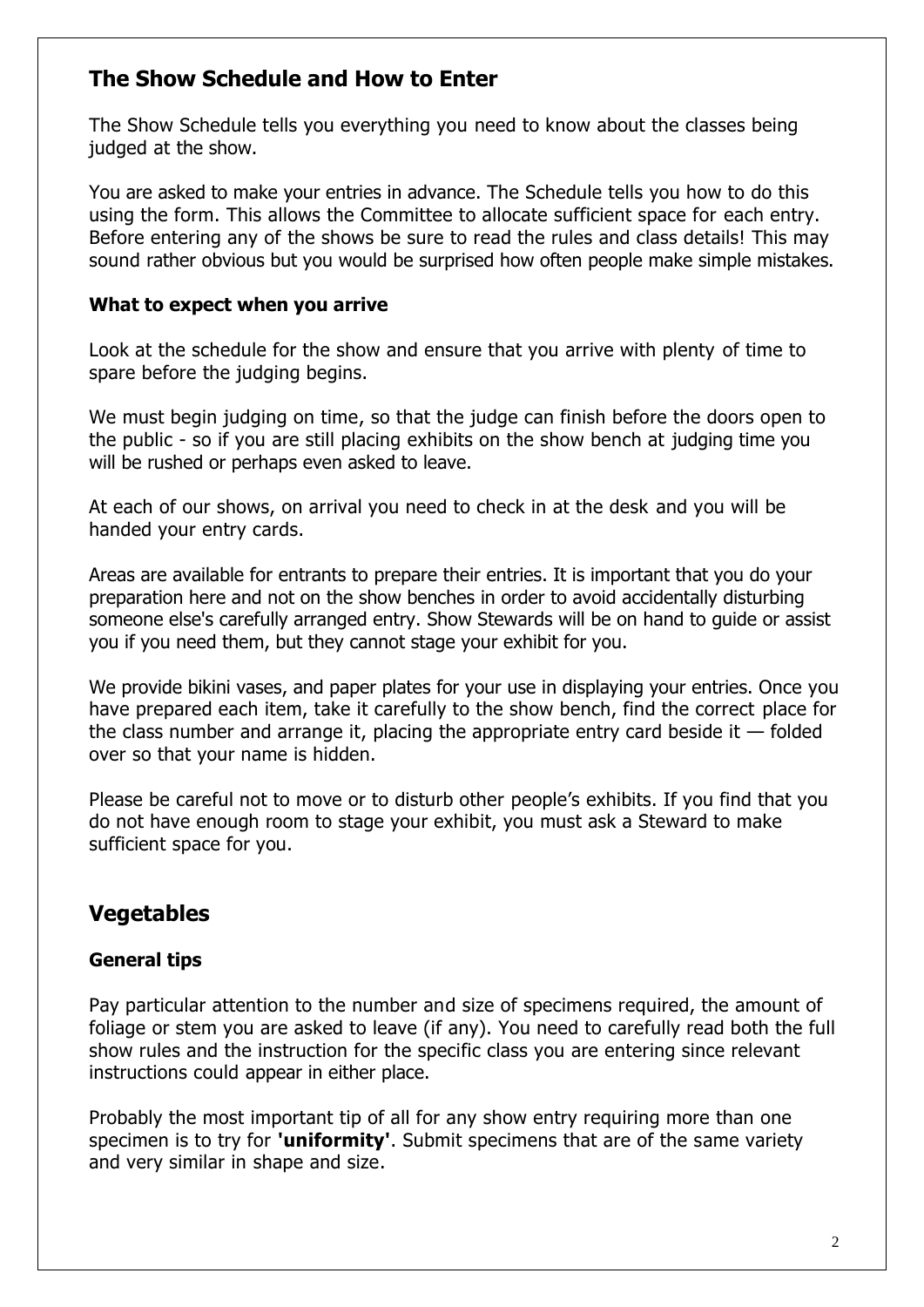Bring spare specimens. This way you will not be disappointed if an item is accidentally broken or spoiled while preparing it for display.

Vegetables should be cleaned gently. The only exception to this is for the autumn show when entering an item for one of the `heaviest' classes.

Remember that bigger is by no means always better. A good, clean, tidy specimen will often beat a larger but less perfect entry.

If you know the variety of your vegetable, it is useful to write it on your entry card. However, this is not a *requirement* and you will not lose marks if you do not do so, but you could gain extra points if you do.

Below are some tips for specific classes. Vegetables for which the general tips above are sufficient are not included.

#### **Onions and Shallots**

It is important that every onion or shallot in your entry is the correct size for the class; the judge will check them all. The best way to measure is to make a ring or circular hole of the stated diameter and see if the onion or shallot will pass through it. If you are unsure, please ask a committee member to help you as we usually have a ring available.

Tidily trim the top and the roots of your onions and shallots. You will see from the rules that onions `may be dressed'. Dressing of onions with raffia is optional and most entrants to our shows do not do it. However, if you would like to dress your onions there is information on the web page www.allotment-diary.co.uk/How-to-dressexhibition-show-onions.html

Ideally you should remove untidy or broken skin a few weeks before the show and leave the onions in the sun to develop a new smooth skin. If you remove skin closer to the day of the show, don't overdo it!

A good way to display onions is to stand each on a ring cut from a toilet roll tube or similar. Shallots meanwhile are often shown standing in sand on a paper plate. There will be plates available in the setting up area.

#### **Tomatoes**

Ensure that you measure your tomatoes and enter them in the correct class. This is done in the same way as onions and shallots.

Tomatoes should be shown with some stalk attached. Pick your tomatoes as near to the show as possible so that they look fresh. Wrapping the stalk in a little moist tissue paper can help keep them looking fresh a little longer.

You can display your tomatoes either on the show table or on a paper plate. Arrange them symmetrically and with the stalk uppermost.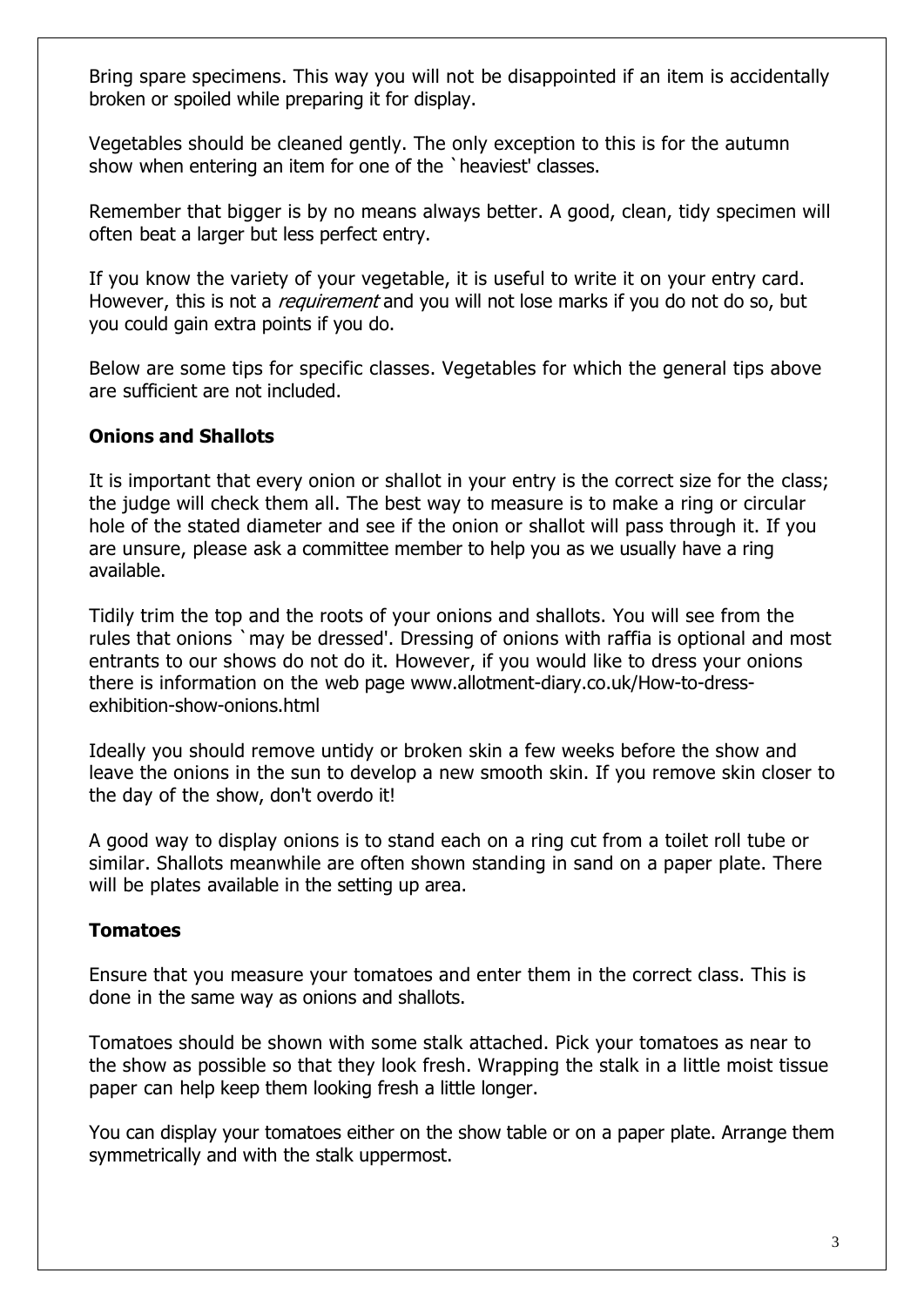#### **Beans**

Both French and Runner beans should be cut from the vine with scissors leaving a little piece of stalk on the end of each bean. Cut them as near to show time as possible as they should look fresh, the judge is likely to snap one in order to check this.

Try to get a set of beans of the same or similar size and as straight as possible. If your beans are not quite straight it is possible to straighten them very gently in your warm hands... take care though in case they snap!

Depending on the size of your beans you may choose to lay them directly onto the show table or arrange them on a paper plate.

#### **Potatoes**

You must enter your potatoes into the correct class depending on whether they are white or coloured. A potato is described as coloured even if it only has tiny patches of colour. The variety Cara is an example of this as it has pink eyes.

Potato skins should be clean. This can be done by soaking the potatoes for a while and then gently wiping dirt away. Take care not to break the skin.

#### **Beetroot**

Don't choose huge roots as they are liable to be hard inside. The judge is likely to cut one of your roots in order to check for this.

Wash the roots gently taking care not to break the skin. Beetroots should have a single tap root. Small side shoots can be carefully removed.

# **Lettuce, cabbage and cauliflowers**

Please clean your exhibit gently.

A few outer leaves can be removed if damaged. In the case of cauliflower trim the leaves to reveal the curd.



#### **Peas**

Pea pods have a `bloom' which makes the pods look more attractive. Because of this try to pick and display your peas without actually handling the pods.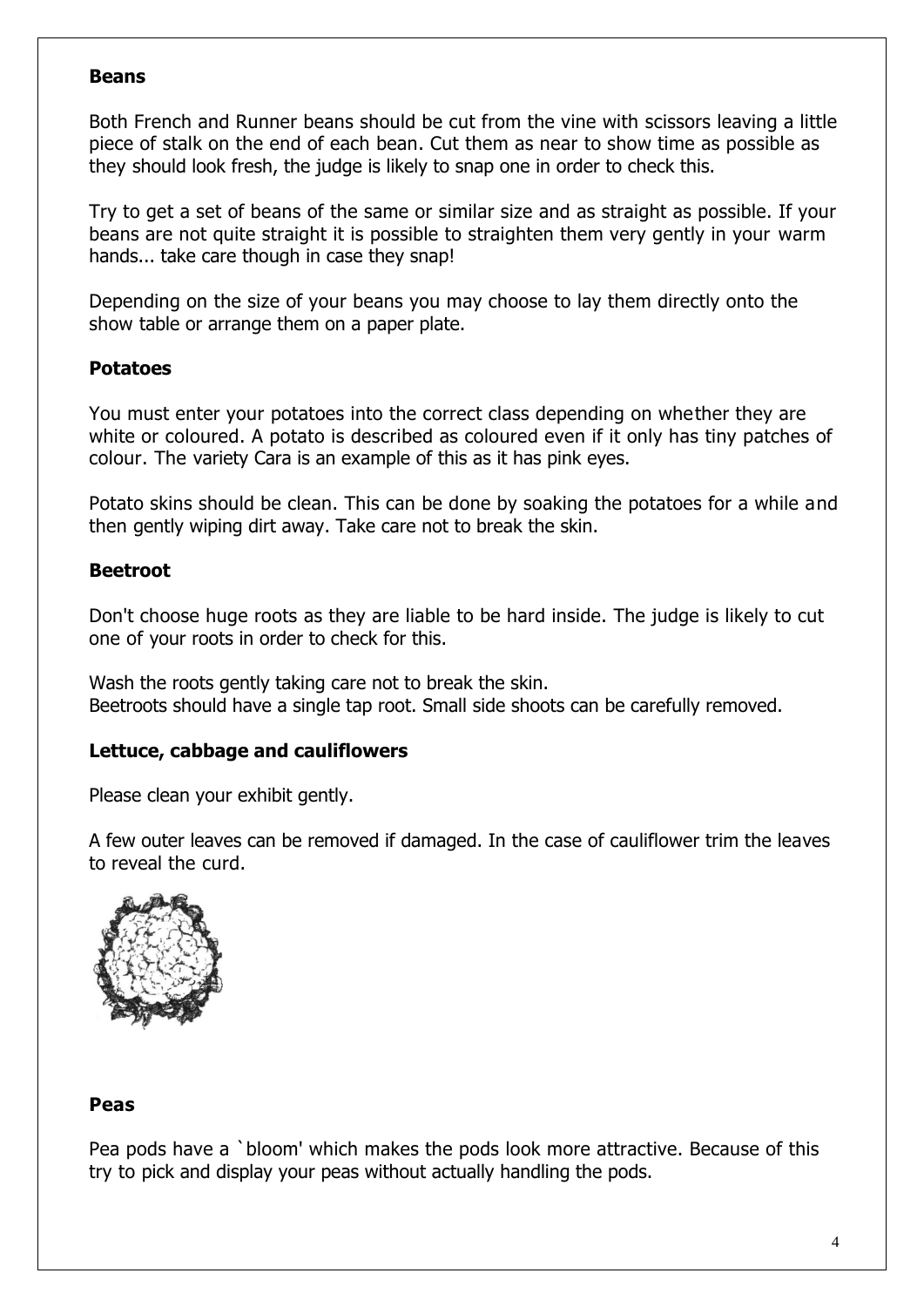#### **Leeks**

Leeks should be of uniform length and be firm. Avoid excessive stripping of outer leaves. Roots are best left on but should be teased out and gently cleaned.

# **Any other vegetable**

You can enter into this class any vegetable not specifically named in any of the classes preceding it. There is no required number here but if you show more than one specimen (as per the schedule) they should be of the same type and variety and as uniform as possible in shape and size.

# **Flowers**

#### **General**

The tips included here can be applied to showing any flowers in any of our shows. Tips are only included for specific classes where there is any extra or different advice to add.

Cut flowers in the evening or early morning when the flowers are cool. Cut stems as long as possible with a slanting cut to improve uptake of water. Remove undeveloped side shoots unopened buds and some lower leaves and plunge up to their necks in clean water.

Cut more stems than you need for the show to allow choice when staging. Give yourself plenty of time to set up without rushing.

Flowers must be shown in one of the vases provided. There are several sizes so choose carefully. The vase should not be so large as to overpower the flowers or vice versa.

Do not forget to put water in the vase as your flowers need to stay alive and fresh for several hours.

Cut the stems to an appropriate length for the vase and to achieve a balanced, symmetrical display.

Pay attention to the number of blooms required.

The use of "oasis" is preferred, but newspaper can be used to hold stems in position in the vase. Fill the vase two thirds with cold water, loosely place newspaper into the vase and then press stems into position, back blooms first. Add more paper before front blooms and finally enough paper to hold all the stems firmly in place.

Varying the angles of blooms in a vase can sometimes make the exhibit look more balanced and pleasing so try holding the bloom in various positions before placing it. Larger blooms often look better at the back of a vase while smaller ones may look better at the front.

Flowers should be clean, fresh and unblemished.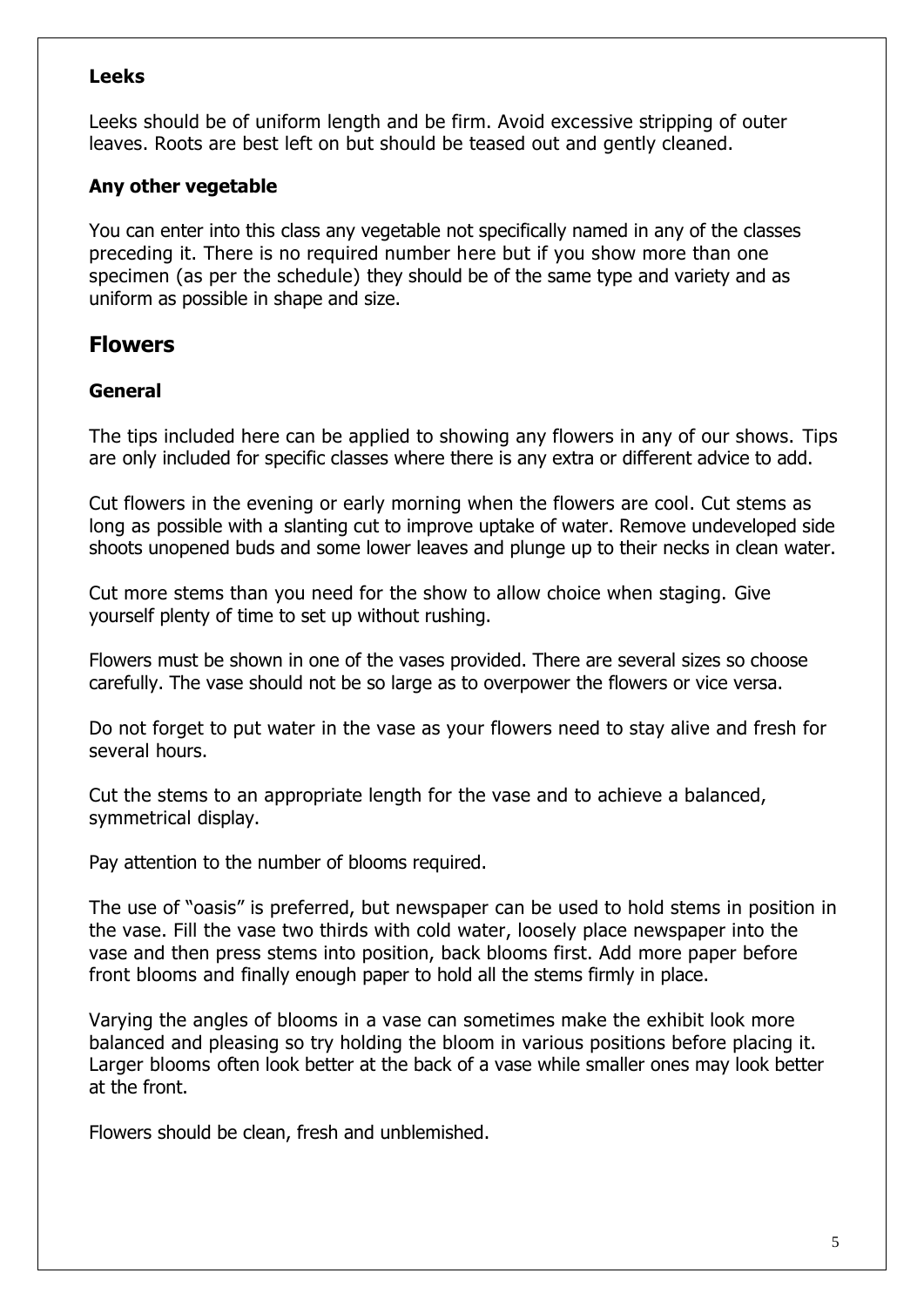#### **Fuchsia florets**

Fuchsia florets are shown by inserting them into a box, made from an ex-ice cream tub, painted black, with evenly spaced holes in the lids.

Fill the tub with water and put the lid in place. Insert the fuchsia florets into the holes so that they will reach the water. If you have more than one size or variety of floret, try to arrange them symmetrically or in a pleasing pattern.

#### **Gladiolus**

The ideal spike is straight and is one third in full flower, one third with buds in colour and one third in green bud. The spike should still be carrying the bottom bloom.

However, do not be afraid to show a less than perfect spike of gladiolus, perfection is hard to come by and your flower might still be the best!

#### **Chrysanthemum**

At the autumn show, there is a class for 3 stems of spray chrysanthemums. A spray chrysanthemum is one where each stem bears multiple branches of foliage and multiple flowers.

Ideally the blooms of sprays should be of uniform size, development and colour; foliage should be fresh and clean. Remove any dead blooms and fading foliage before staging.

#### **Pot plants**

.

Pots or containers should be clean, undamaged and of an appropriate size. According to the rules the pots must be plain, terracotta or plastic, and must not exceed 260mm (10.25") in diameter

You must have owned the plant for at least six months prior to the show.

If you need to stake or tie your plant, make sure you have done this neatly and that it does not detract from the appearance of your plant.

Entries in the class `Pot plant – foliage' should be plants normally grown for their attractive foliage. Your plant will not be disqualified if it happens to be in flower at the time of the show. The judge will ignore its flowers.

Similarly, in the class 'Pot plant – flower' you may enter any flowering plant including those normally grown for foliage. The judge will award foliage points only on the normal scale ie for its general condition.

Remove any dead or dying foliage and blooms before the show.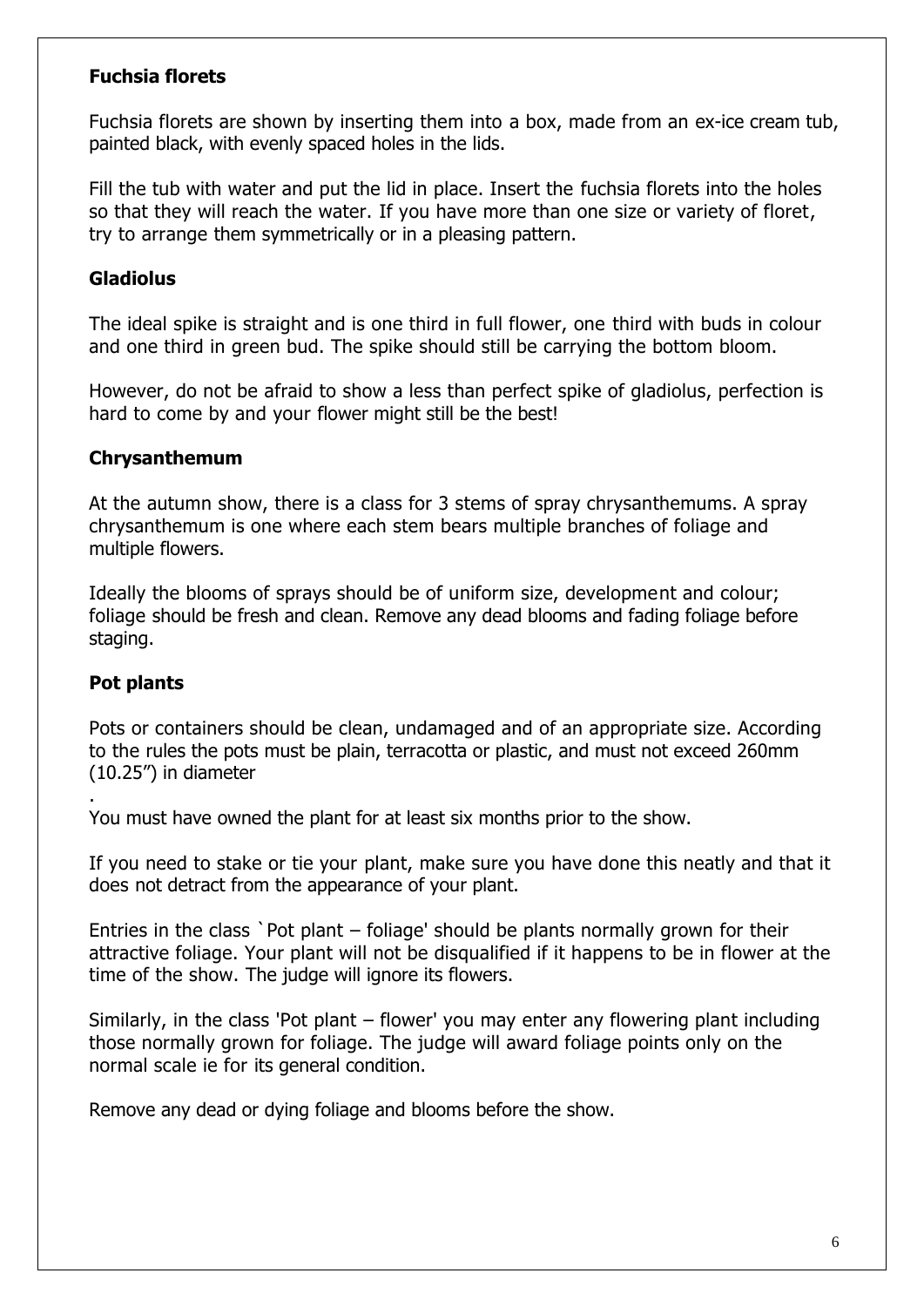# **Fruit**

# **General**

Pick fruit as near to show time as possible.

Handle all fruit as little as possible and by their stalks where applicable so that any natural bloom is not spoilt.

Use scissors rather than fingers to remove soft fruit.

You should use the paper plates provided for the staging of fruit.

Fruit should be fresh, uniform in size and colour. It should be free from blemishes.

Pick spares in case some items are damaged during transportation or staging.

All fruit except nectarines, peaches and apricots, should be shown with stalks intact.

Aim for an attractive, symmetrical presentation.

Apples, pears and gooseberries may be shown ripe or unripe. Other fruit should be ripe but note that over ripeness is considered to be a defect.

# **Apples**

Must be shown with the eye uppermost, stalk end down.

# **Soft fruit**

Berries look attractive placed in lines and are easily counted. Stalks should look fresh and all point in one direction.

# **Pears**

These are usually best arranged around the plate with the stalks towards the centre.

# **Grapes**

Choose a complete well-filled bunch which is balanced in shape.

# **Any other fruit**

Sprigs of currants and similar should be placed with the bottom of the sprigs to the front of the plate.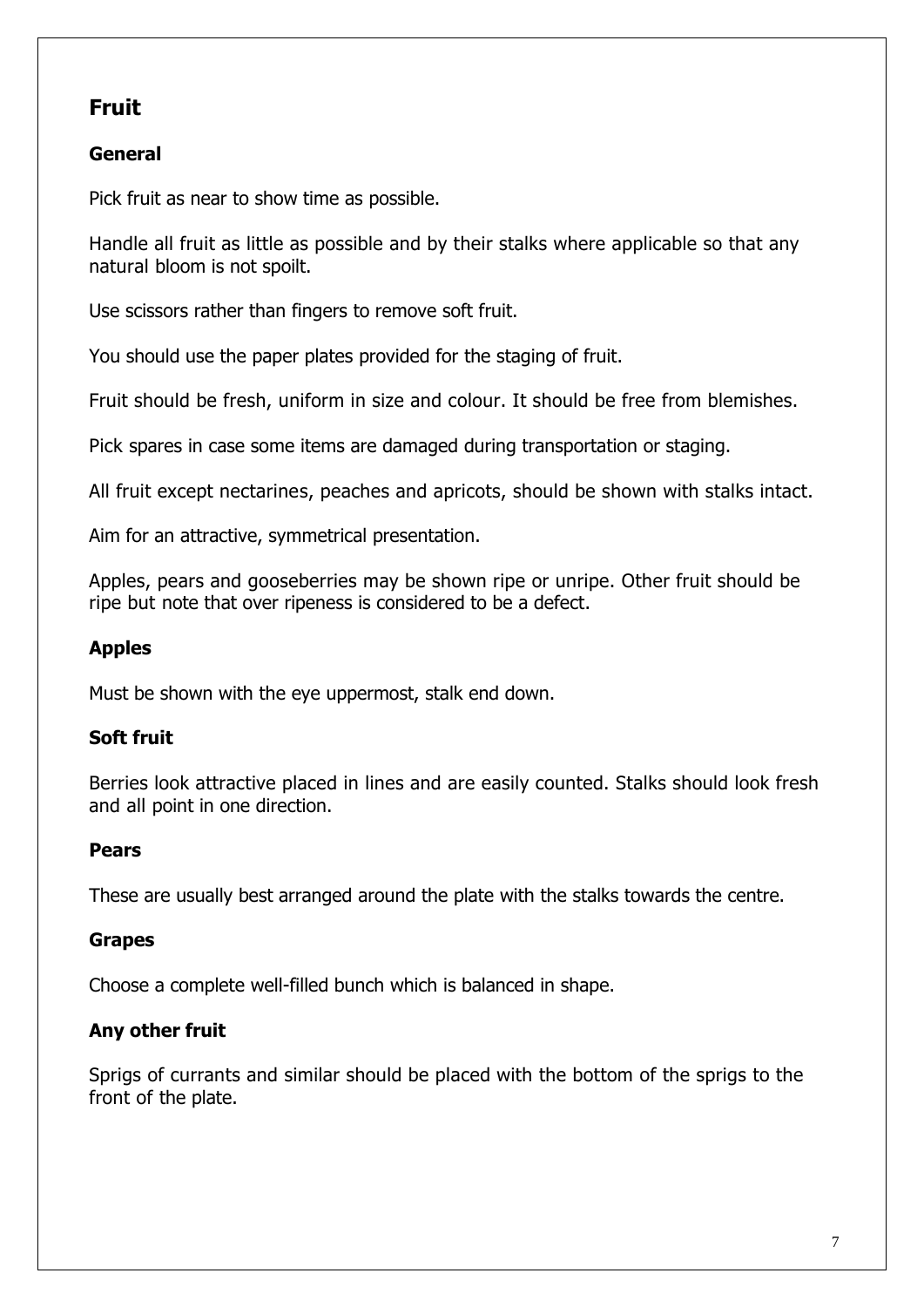#### **Household classes**

Please ensure that no brand names are visible on jars, containers, etc., that you use to display your entry. Make sure that the jars are clean.

We provide cling film which will be used to cover your produce after judging.

Be aware that the judge will cut cakes, open pickles and jams, cut cooked beetroot, etc., in order to examine them closely and taste them. Pay close attention to and only use the tin sizes given in the schedule.

Make jars etc. attractive with neatly written labels. As usual though these should not bear your name.

#### **Photography**

Photographs must be 7" x 5", and shown mounted on the black card provided, using corner mounts, which will also be provided. Photographs must be printed with a white border, and a title given to your work. This can be written on your entry card.

Photographs may be taken using digital cameras or film. Judging is based on the quality of their composition and focus.

You should exhibit new pictures every year. As from 2017, you may now enter up to two photographs per class.

# **The Spring Show**

#### **General**

All of the tips about arranging flowers above apply also to daffodils and tulips.

#### **Daffodil classification**

#### **The Basic Daffodil Dictionary**

**Anther** the pollen-bearing part of the stamen **Corona** refers to the cup or trumpet **Filament** the stalk of the stamen **Pedicel** is the 'neck' of the flower which joins it to the stem **Perianth** refers to the petals **Reflexed** petals are those which are angled away from the corona **Stamen** the male part of the flower, consisting of filament and anther

Further, more detailed information can be found on the Royal Horticultural Society web site at [www.rhs.org.uk.](http://www.rhs.org.uk/) A further summary is also reproduced in the reference section of the Spring Schedule, which is reproduced here for ease of reference.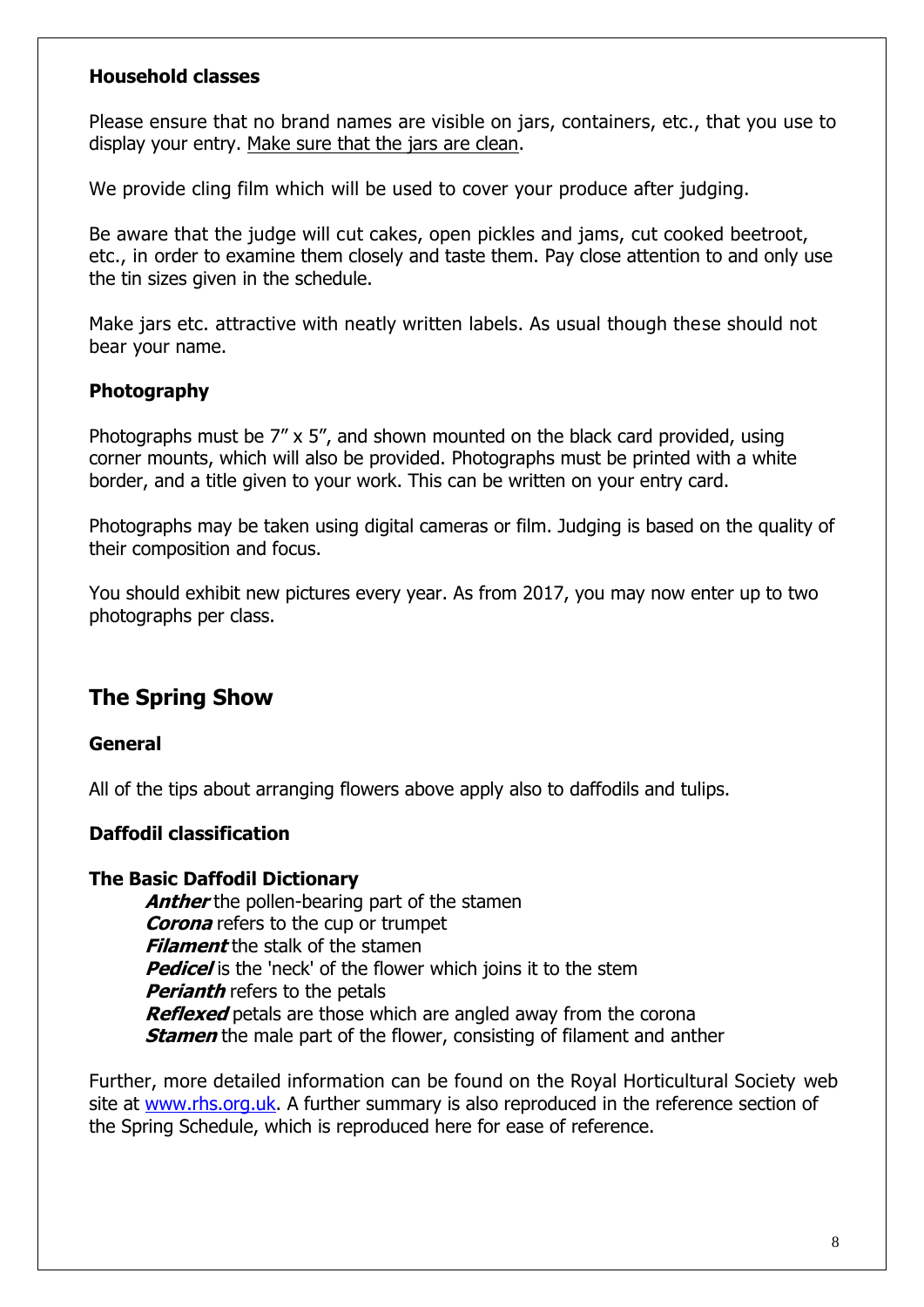| Division 1: Trumpet      |                                                                                                                                                                       |  |
|--------------------------|-----------------------------------------------------------------------------------------------------------------------------------------------------------------------|--|
|                          | One flower to each stem. The corona is as<br>long as, or longer than the perianth.<br>Examples: Golden Harvest, Rembrandt                                             |  |
| Division 2: Large Cupped |                                                                                                                                                                       |  |
|                          | One flower to each stem. The corona is more<br>than one third but less than equal to the<br>length of the perianth<br>Examples: Armada, Carlton, Ceylon,<br>Desdemona |  |
| Division 3: Small Cupped |                                                                                                                                                                       |  |
|                          | One flower to each stem. The corona is NOT<br>more than one third the length of the<br>perianth.<br>Examples: Angel, Barret Browning, Birma,<br>Lemonade              |  |
| Division 4: Double       |                                                                                                                                                                       |  |
|                          | One or more flowers per stem, with doubling<br>of the perianth segments or corona or both.<br>Examples: Acropolis, Golden Ducat, Unique                               |  |
| Division 5: Triandrus    |                                                                                                                                                                       |  |
|                          | Usually two or more pendent flowers per<br>stem, perianth segments often reflexed.<br>Examples: Rippling Waters, Thalia, Hawera                                       |  |
|                          |                                                                                                                                                                       |  |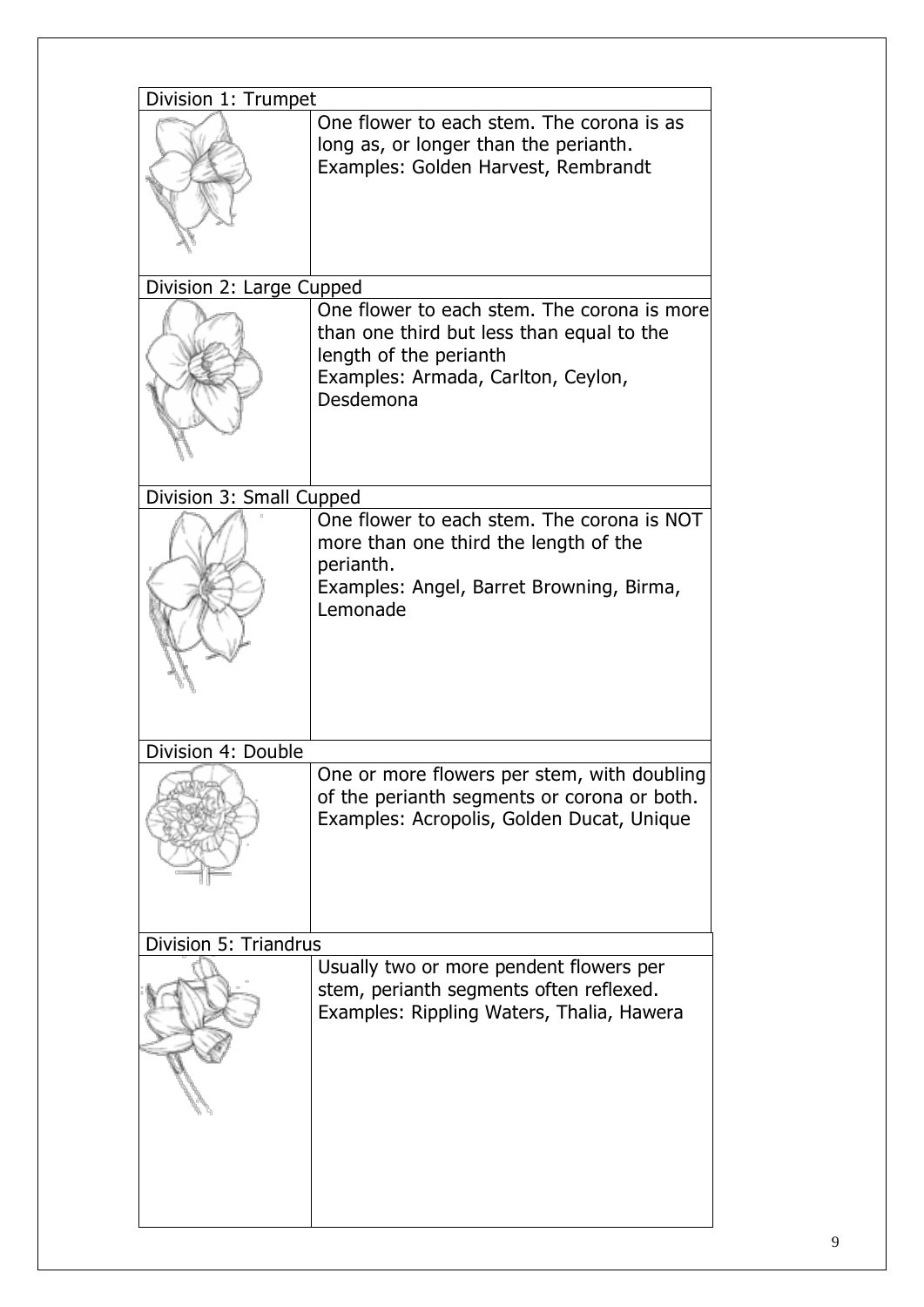| Division 6: Cyclamineus  |                                                                                                                                                                                                                                                 |  |
|--------------------------|-------------------------------------------------------------------------------------------------------------------------------------------------------------------------------------------------------------------------------------------------|--|
|                          | One flower per stem; perianth segments<br>prominent reflexed. Flower at an acute angle<br>to the stem with a very short pedicel.<br>Examples: Charity May, Dove Wings, Jetfire<br>and Apodanthus                                                |  |
| Division 7: Jonquilla    |                                                                                                                                                                                                                                                 |  |
|                          | Usually 1 to 5 (more rarely up to 8) flowers<br>per stem; perianth segments spreading or<br>reflexed; corona cup shaped, funnel shaped<br>or flared, usually wider than long; flowers<br>usually fragrant.<br>Examples: Lintie, Suzy, Sweetness |  |
| Division 8: Tazetta      |                                                                                                                                                                                                                                                 |  |
|                          | Usually 3 to 20 flowers to a stout stem;<br>perianth segments<br>spreading (not reflexed); flowers usually<br>fra <sup>9</sup> rant<br>Example: Geranium                                                                                        |  |
| Division 9: Poeticus     |                                                                                                                                                                                                                                                 |  |
|                          | Usually one flower to a stem, perianth<br>segments white;<br>corona very short or disc shaped, usually with<br>a green/<br>yellow centre and a red rim, but sometimes of<br>a single<br>colour; flowers usually fragrant.<br>Example: Actaea    |  |
| Division 10: Bulbocodium |                                                                                                                                                                                                                                                 |  |
|                          | Usually one flower to a stem; perianth<br>segments insignificant compared to the<br>corona; anthers attached more or less<br>centrally to the filament; filament and style<br>usually curved.<br>Examples: Golden Bells, Julia Jane, Nylon      |  |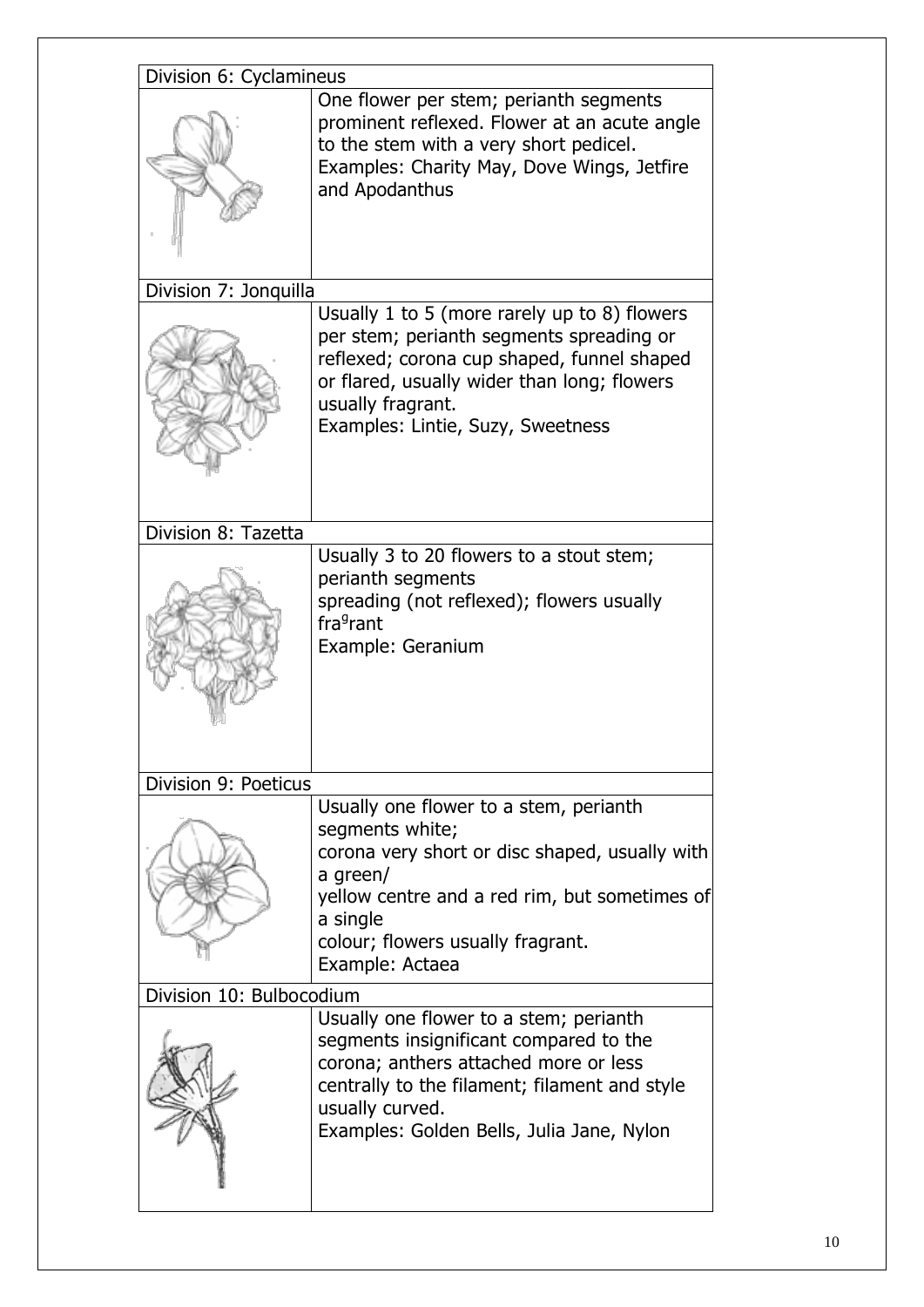| Division 11: Split Corona |                                                                                                                                                                                                                                                                                                 |  |
|---------------------------|-------------------------------------------------------------------------------------------------------------------------------------------------------------------------------------------------------------------------------------------------------------------------------------------------|--|
|                           | Corona is split, usually for more than half its<br>length.<br>a) corona segments opposite the perianth<br>segments; the corona segments usually in<br>two whorls of three<br>b) corona segments alternate to the perianth<br>segments; the corona segments usually in a<br>single whorl of six. |  |
|                           | Examples: Articol, Broadway Star                                                                                                                                                                                                                                                                |  |
| Division 12: Other        | Miscellaneous cultivars which do not fit above<br><b>Classifications</b><br>Example: Tête-á-Tête                                                                                                                                                                                                |  |
| Division 13: Other        | Cultivars distinguished solely by botanical<br>name                                                                                                                                                                                                                                             |  |

# **Tulips**

To prevent the head of a tulip from drooping use a pin to make a tiny hole in the s tem just beneath the flower.

# **The Autumn Show**

# **Dahlia**

There are classes for several types of Dahlia in our autumn show. In some cases, size limits are given and you must ensure that all of your blooms are of the correct size.

Blooms can be staged with some dahlia foliage, preferably on the stem.

The brief descriptions of types below should help you decide which class your dahlias belong in. They are also reproduced in the reference section of the show schedule. There is further information and examples at www.dahliaworld.co.uk, and as usual we will be very glad to advise you.

**Cactus and Semi-cactus** varieties are those in which the petals are fairly narrow and are pointed giving the bloom a spiky appearance.

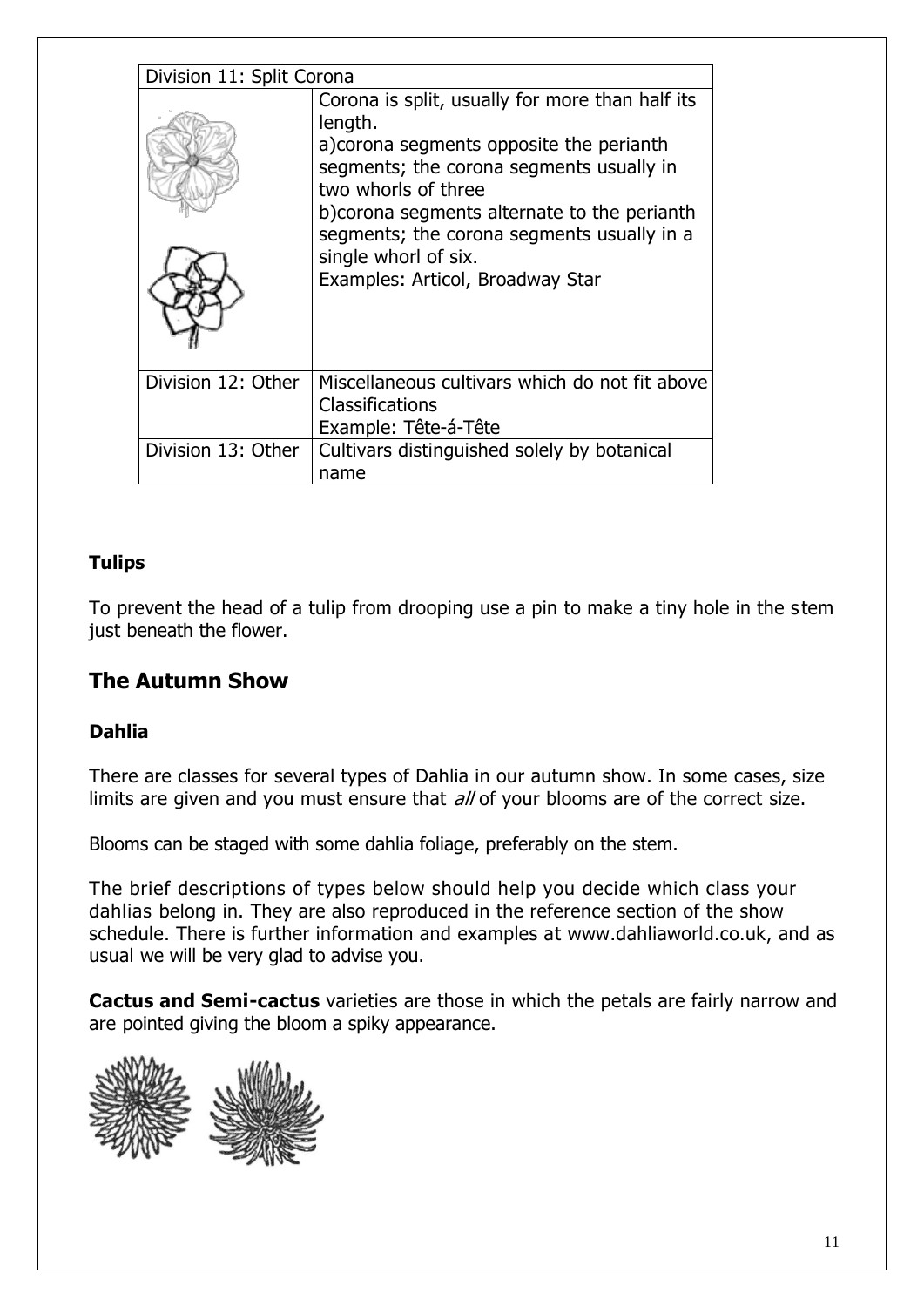**Pompon and Ball** varieties are those where the bloom is ball shaped (sometime slightly flattened). Pompons are smaller – not exceeding 51 mm diameter.



**Decorative** varieties have broad and usually flat petals.



# **Heaviest, longest - the fun of the Autumn Show**

At the autumn show we have some `fun' classes for heaviest, longest, etc. Not much explanation required here!

However note that if entering the 'heaviest' category for example, there is no need to trim off roots or untidy leaves ... they can all count towards the weight!

Vegetables do not need to be fresh or pretty, for example your longest bean can look dead and inedible!

We have lots of fun looking at the 'freak' or unusually shaped vegetables. Please save yours and bring them along to show us.

# **Wine & Beer**

You must make sure that your bottles are clean before you exhibit them. So often this is not the case, and points can be lost for presentation. You must also use clear, colourless bottles with a punted bottom. Corks must be flanged, or "tee" shaped. The liquid in each bottle should be within 2.5 to 3 cms from the top. You can exhibit up to three different entries per class.

# **After judging**

After the judging is completed the show is open to the public. This is when you will find out how well your exhibits have fared. At our shows there are no cash prizes, if you have won first, second or third you will find a certificate placed beside your exhibit. For some classes and groups of classes a trophy or a voucher to spend in the Depot may be awarded also. The trophies for each category are set out in the Schedule.

Any trophy that you win must be returned (clean!) to the Secretary before the next show so that we can award it to next year's winner.